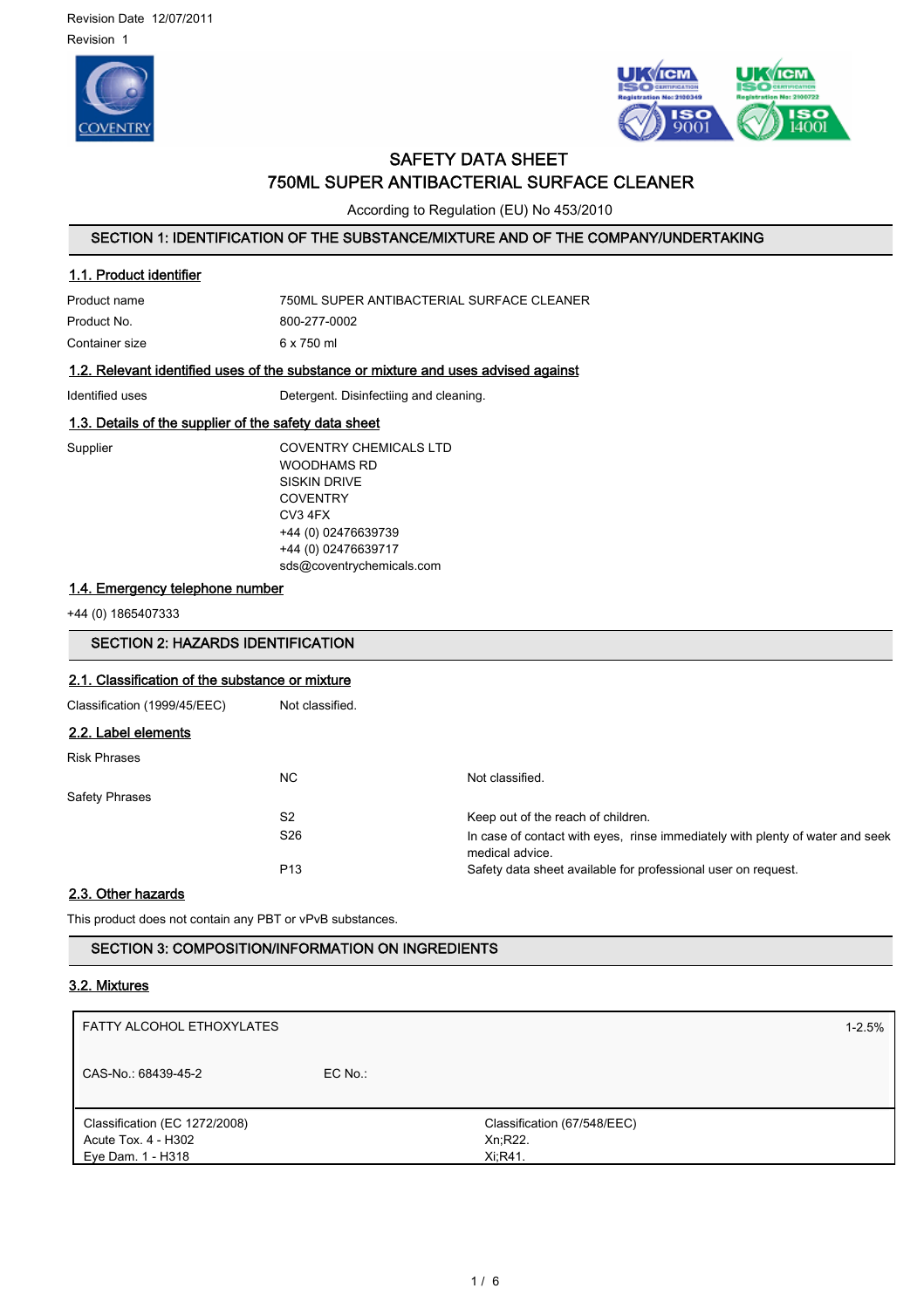QUATERNARY AMMONIUM COMPOUNDS < 1% CAS-No.: 63449-41-2 EC No.: 264-151-6

Classification (EC 1272/2008) Acute Tox. 4 - H302 Acute Tox. 4 - H312 Skin Corr. 1B - H314 Aquatic Acute 1 - H400

Classification (67/548/EEC) C;R34 Xn;R21/22 N;R50

The Full Text for all R-Phrases and Hazard Statements are Displayed in Section 16.

# SECTION 4: FIRST AID MEASURES

## 4.1. Description of first aid measures

Inhalation

Move the exposed person to fresh air at once. Rinse nose and mouth with water. Get medical attention if any discomfort continues. Ingestion

NEVER MAKE AN UNCONSCIOUS PERSON VOMIT OR DRINK FLUIDS! Rinse mouth thoroughly. Get medical attention if any discomfort continues.

Skin contact

Rinse immediately with plenty of water. Remove contaminated clothing. Contact physician if irritation continues.

Eye contact

Immediately flush with plenty of water for up to 15 minutes. Remove any contact lenses and open eyelids widely. If irritation persists: Seek medical attention and bring along these instructions.

#### 4.2. Most important symptoms and effects, both acute and delayed

Skin contact

Prolonged contact may cause redness, irritation and dry skin.

Eye contact

May cause temporary eye irritation.

#### 4.3. Indication of any immediate medical attention and special treatment needed

No specific first aid measures noted.

# SECTION 5: FIREFIGHTING MEASURES

#### 5.1. Extinguishing media

Extinguishing media

This product is not flammable. Use fire-extinguishing media appropriate for surrounding materials. Foam, carbon dioxide or dry powder.

#### 5.2. Special hazards arising from the substance or mixture

Hazardous combustion products

Thermal decomposition or combustion may liberate carbon oxides and other toxic gases or vapours.

# 5.3. Advice for firefighters

Special Fire Fighting Procedures

Keep run-off water out of sewers and water sources. Dike for water control. Protective equipment for fire-figthers

Self contained breathing apparatus and full protective clothing must be worn in case of fire.

# SECTION 6: ACCIDENTAL RELEASE MEASURES

#### 6.1. Personal precautions, protective equipment and emergency procedures

For personal protection, see section 8. In case of spills, beware of slippery floors and surfaces.

#### 6.2. Environmental precautions

Collect and dispose of spillage as indicated in section 13. Do not discharge into drains, water courses or onto the ground.

#### 6.3. Methods and material for containment and cleaning up

Stop leak if possible without risk. Absorb in vermiculite, dry sand or earth and place into containers. Flush with plenty of water to clean spillage area. Do not contaminate water sources or sewer.

## 6.4. Reference to other sections

For personal protection, see section 8. See section 11 for additional information on health hazards. For waste disposal, see section 13.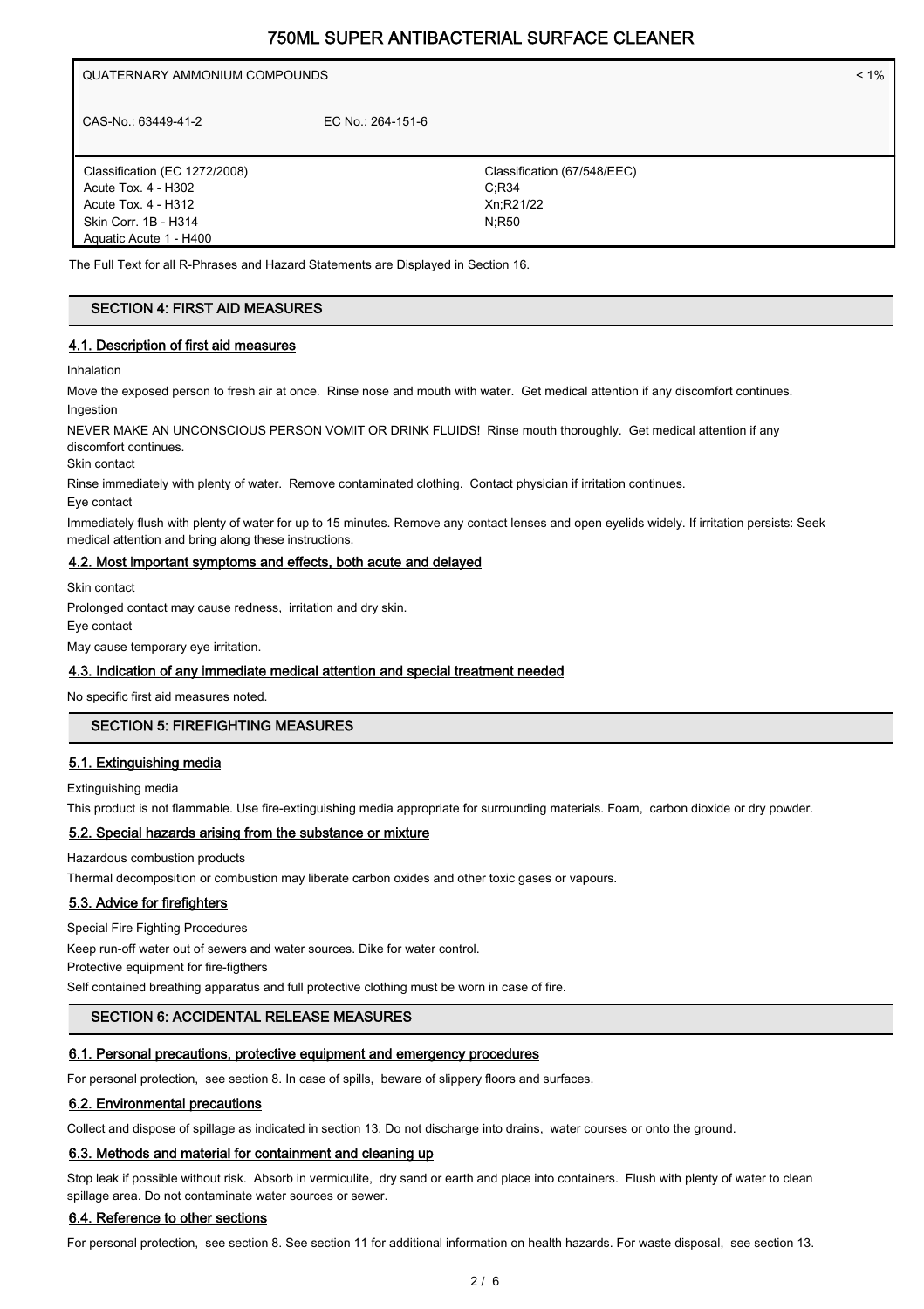# SECTION 7: HANDLING AND STORAGE

# 7.1. Precautions for safe handling

Provide good ventilation. Avoid contact with skin and eyes. Wear protective clothing as described in Section 8 of this safety data sheet. Good personal hygiene is necessary. Wash hands and contaminated areas with water and soap before leaving the work site. Do not eat, drink or smoke when using the product.

## 7.2. Conditions for safe storage, including any incompatibilities

Store in tightly closed original container in a dry, cool and well-ventilated place.

## 7.3. Specific end use(s)

The identified uses for this product are detailed in Section 1.2.

# SECTION 8: EXPOSURE CONTROLS/PERSONAL PROTECTION

#### 8.1. Control parameters

Ingredient Comments

No exposure limits noted for ingredient(s).

#### 8.2. Exposure controls

Protective equipment



Engineering measures

Provide adequate ventilation.

Respiratory equipment

Respiratory protection not required.

Hand protection

For prolonged or repeated skin contact use suitable protective gloves. PVC or rubber gloves are recommended. Simple Design for minimal risk.

Eye protection

Wear approved, tight fitting safety glasses where splashing is probable. EN 166

Other Protection

Use barrier creams to prevent skin contact. Wear appropriate clothing to prevent repeated or prolonged skin contact.

Hygiene measures

When using do not eat, drink or smoke. Good personal hygiene is necessary. Wash hands and contaminated areas with water and soap before leaving the work site. Use appropriate skin cream to prevent drying of skin.

Environmental Exposure Controls

Avoid release to the environment. Users should be aware of environmental considerations and their duties under the environmental protection act. Further information may be found on Government websites: www.dti.gov.uk/access/index/htm and www.envirowise.gov.uk.

# SECTION 9: PHYSICAL AND CHEMICAL PROPERTIES

# 9.1. Information on basic physical and chemical properties

| Appearance                              | Liquid                |
|-----------------------------------------|-----------------------|
| Colour                                  | Colourless.           |
| Odour                                   | Odourless.            |
| Solubility                              | Soluble in water.     |
| Initial boiling point and boiling range |                       |
| Not applicable.                         |                       |
| Melting point $(^{\circ}C)$             |                       |
| Not applicable.                         |                       |
| Relative density                        | 1.000 typically @20°C |
| <b>Bulk Density</b>                     |                       |
| Not applicable.                         |                       |
| Vapour density (air=1)                  |                       |
| Not determined.                         |                       |
| Vapour pressure                         |                       |
| Not determined.                         |                       |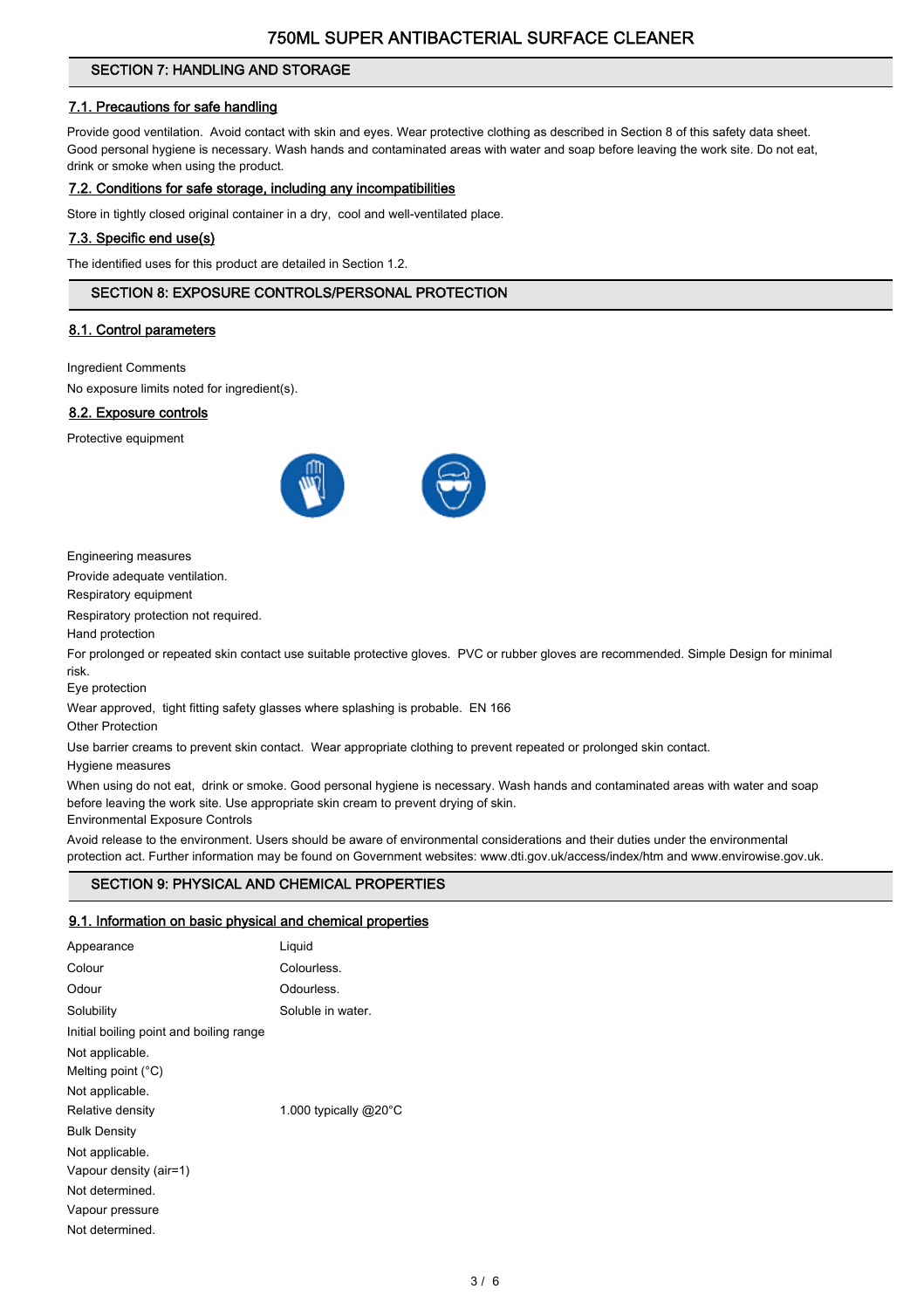Evaporation rate Not determined. Evaporation Factor Not applicable. pH-Value, Conc. Solution 10.0 typically Viscosity Not determined. Solubility Value (G/100G H2O@20°C) Not applicable. Decomposition temperature (°C) Not applicable. Odour Threshold, Lower Not applicable. Odour Threshold, Upper Not applicable. Flash point (°C) Not applicable. Auto Ignition Temperature (°C) Not applicable. Explosive properties Not applicable Oxidising properties Not applicable. Comments Information given concerns the concentrated solution.

#### 9.2. Other information

Not relevant

## SECTION 10: STABILITY AND REACTIVITY

#### 10.1. Reactivity

No specific reactivity hazards associated with this product.

# 10.2. Chemical stability

Stable under normal temperature conditions.

#### 10.3. Possibility of hazardous reactions

Not applicable.

## 10.4. Conditions to avoid

Avoid exposure to high temperatures or direct sunlight.

#### 10.5. Incompatible materials

Materials To Avoid

No specific, or groups of materials are likely to react to produce a hazardous situation.

#### 10.6. Hazardous decomposition products

Fire creates: Carbon monoxide (CO). Carbon dioxide (CO2).

# SECTION 11: TOXICOLOGICAL INFORMATION

#### 11.1. Information on toxicological effects

General information This product has low toxicity. Only large volumes may have adverse impact on human health. Ingestion May irritate and cause stomach pain, vomiting and diarrhoea. Skin contact Skin irritation is not anticipated when used normally. Repeated exposure may cause skin dryness or cracking. Eye contact May cause temporary eye irritation.

#### SECTION 12: ECOLOGICAL INFORMATION

**Ecotoxicity** 

There are no data on the ecotoxicity of this product. Not regarded as dangerous for the environment.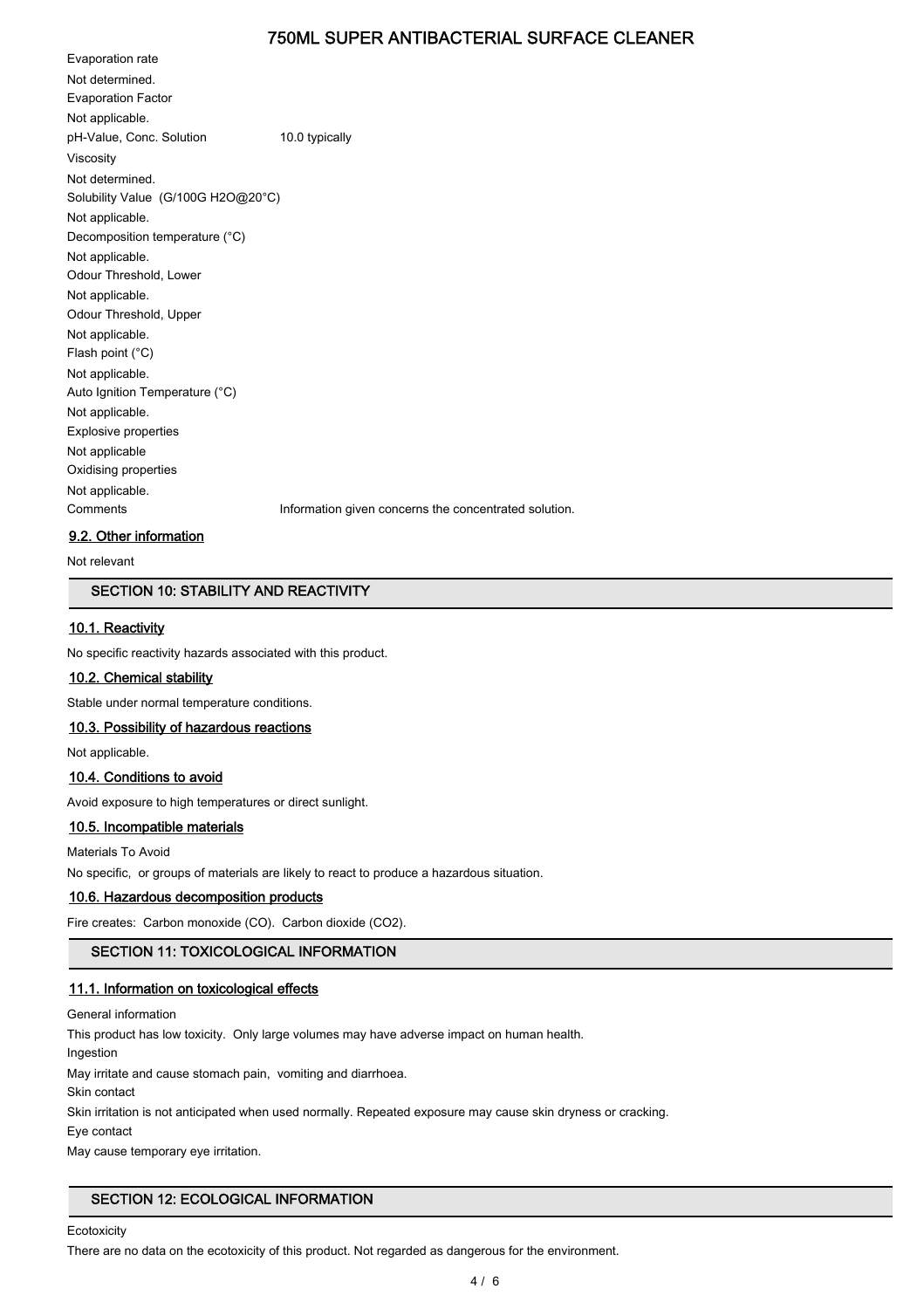# 12.1. Toxicity

# 12.2. Persistence and degradability

#### **Degradability**

There are no data on the degradability of this product. The surfactant(s) contained in this preparation complies(comply) with the biodegradability criteria as laid down in Regulation (EC) No.648/2004 on detergents. Data to support this assertion are held at the disposal of the competent authorities of the Member States and will be made available to them, at their direct request or at the request of a detergent manufacturer.

#### 12.3. Bioaccumulative potential

Bioaccumulative potential No data available on bioaccumulation.

# 12.4. Mobility in soil

Mobility:

The product is water soluble and may spread in water systems.

## 12.5. Results of PBT and vPvB assessment

This product does not contain any PBT or vPvB substances.

# 12.6. Other adverse effects

None known.

## SECTION 13: DISPOSAL CONSIDERATIONS

#### General information

Do not discharge into drains, water courses or onto the ground.

# 13.1. Waste treatment methods

Dispose of waste and residues in accordance with local authority requirements. Packaging is recyclable. Wash out containers with water before disposal.

# SECTION 14: TRANSPORT INFORMATION

| Not Classified  |
|-----------------|
| Not classified. |
| Not classified. |
| Not classified. |
|                 |

# 14.1. UN number

## 14.2. UN proper shipping name

#### 14.3. Transport hazard class(es)

14.4. Packing group

#### 14.5. Environmental hazards

# 14.6. Special precautions for user

# 14.7. Transport in bulk according to Annex II of MARPOL73/78 and the IBC Code

# SECTION 15: REGULATORY INFORMATION

#### 15.1. Safety, health and environmental regulations/legislation specific for the substance or mixture

Statutory Instruments

The Chemicals (Hazard Information and Packaging for Supply) Regulations 2009 (S.I 2009 No. 716).

Approved Code Of Practice

Classification and Labelling of Substances and Preparations Dangerous for Supply. Safety Data Sheets for Substances and Preparations. Guidance Notes

Workplace Exposure Limits EH40. CHIP for everyone HSG(108).

#### 15.2. Chemical Safety Assessment

Currently we do not have information from our suppliers about this.

# SECTION 16: OTHER INFORMATION